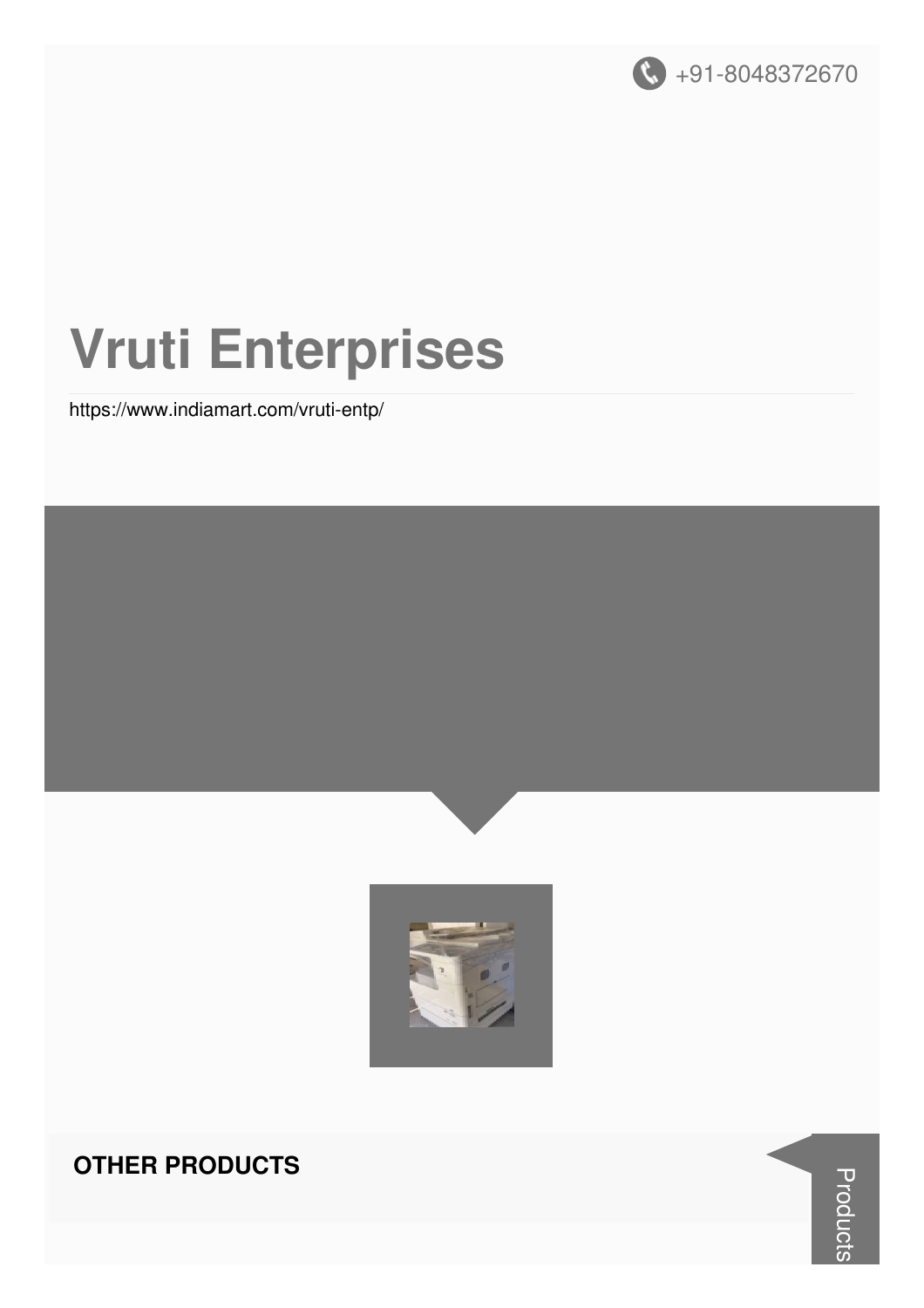

Canon Photocopy Machine Repairing Services



Oce Variostream 7000 Printing Machine



Oce Variostream 8000 Series Printing Machine



Oce Variostream 7100 Family Production Printer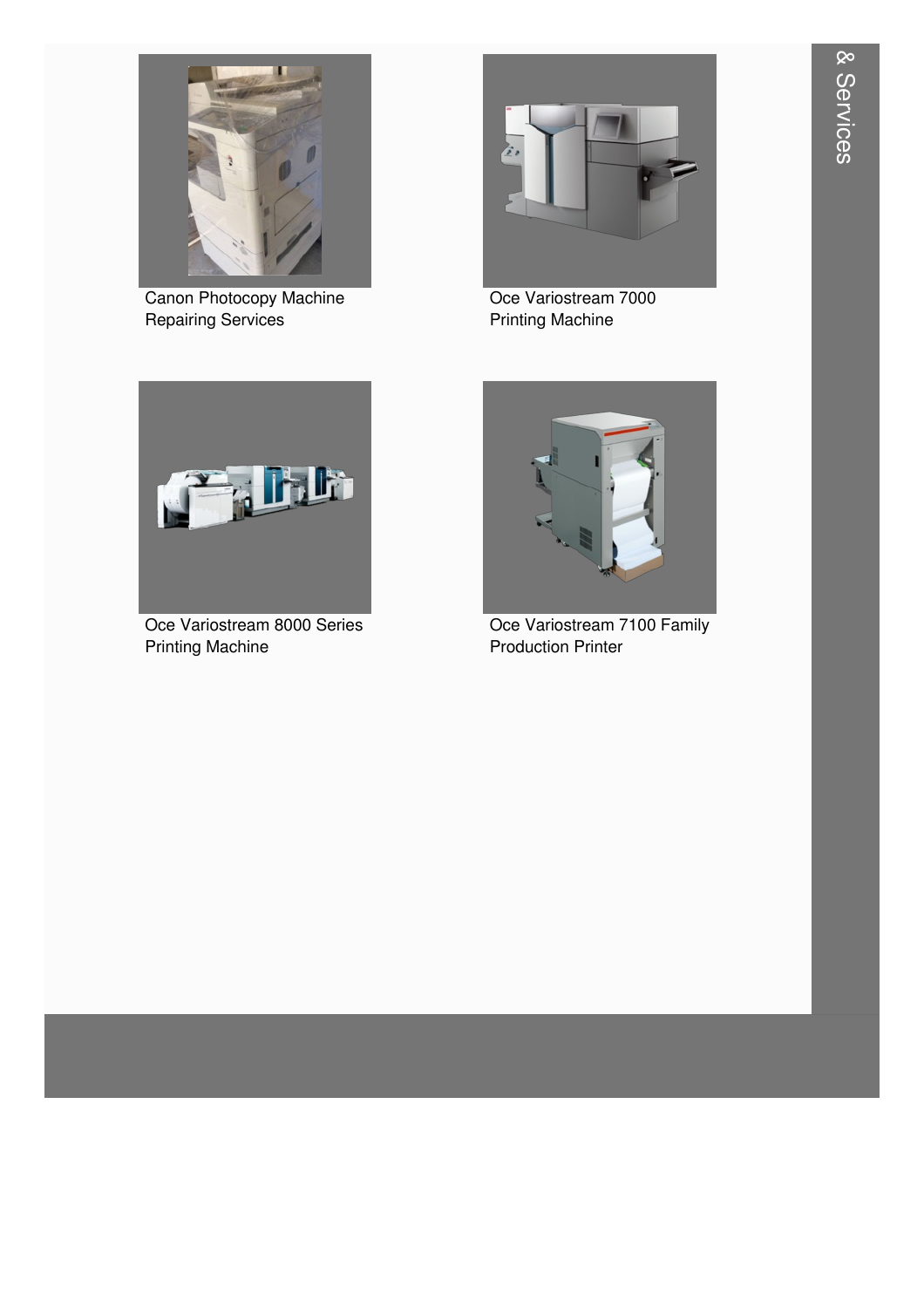

**Xerox Machine** 



Full Automatic Xerox Machine



**Xerox Print Machine** 



**Photocopy Machine**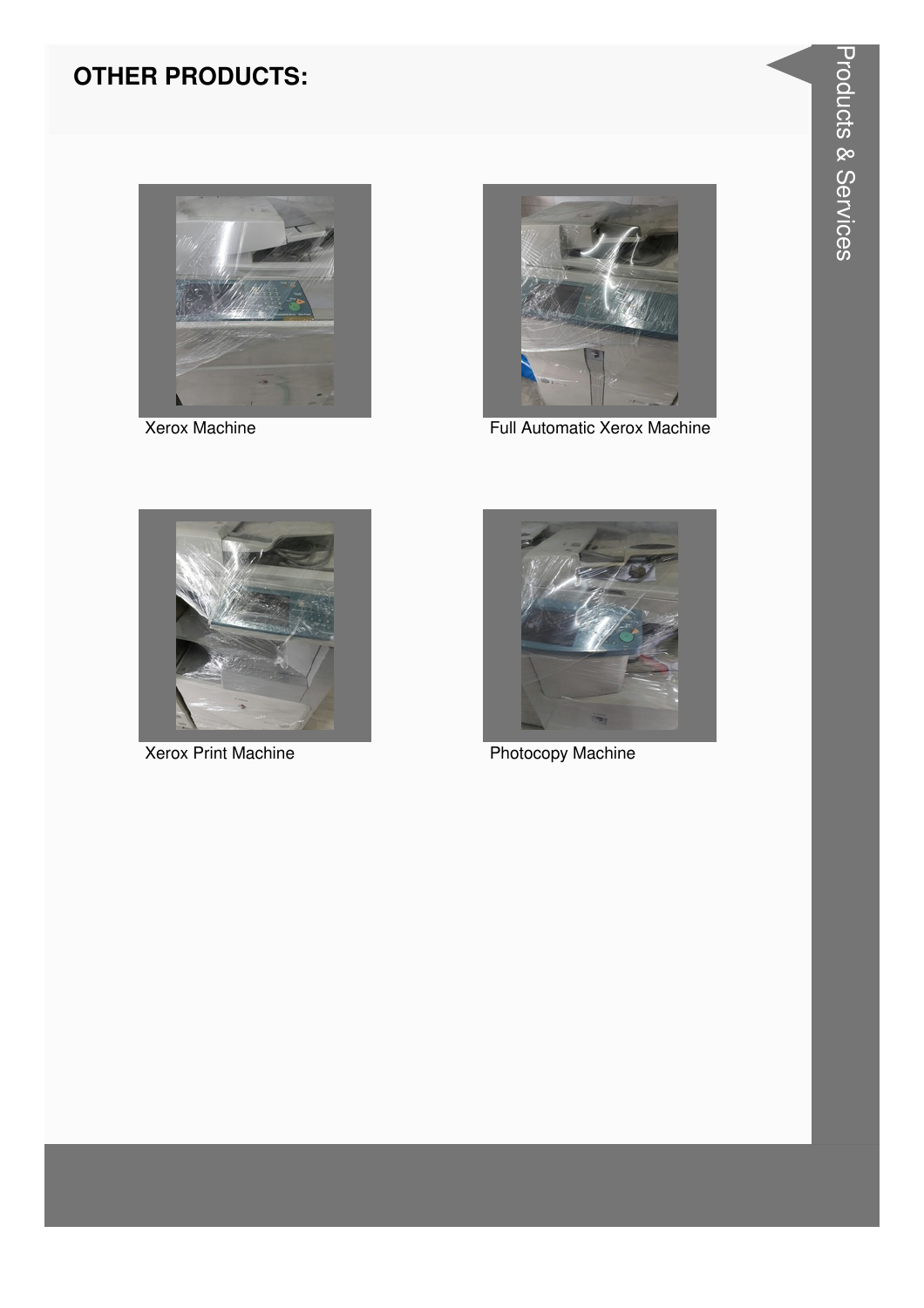

Digital Photocopy Machine **Canon Printer Machine** 







Xerox Machines **Canon Photocopy Machine**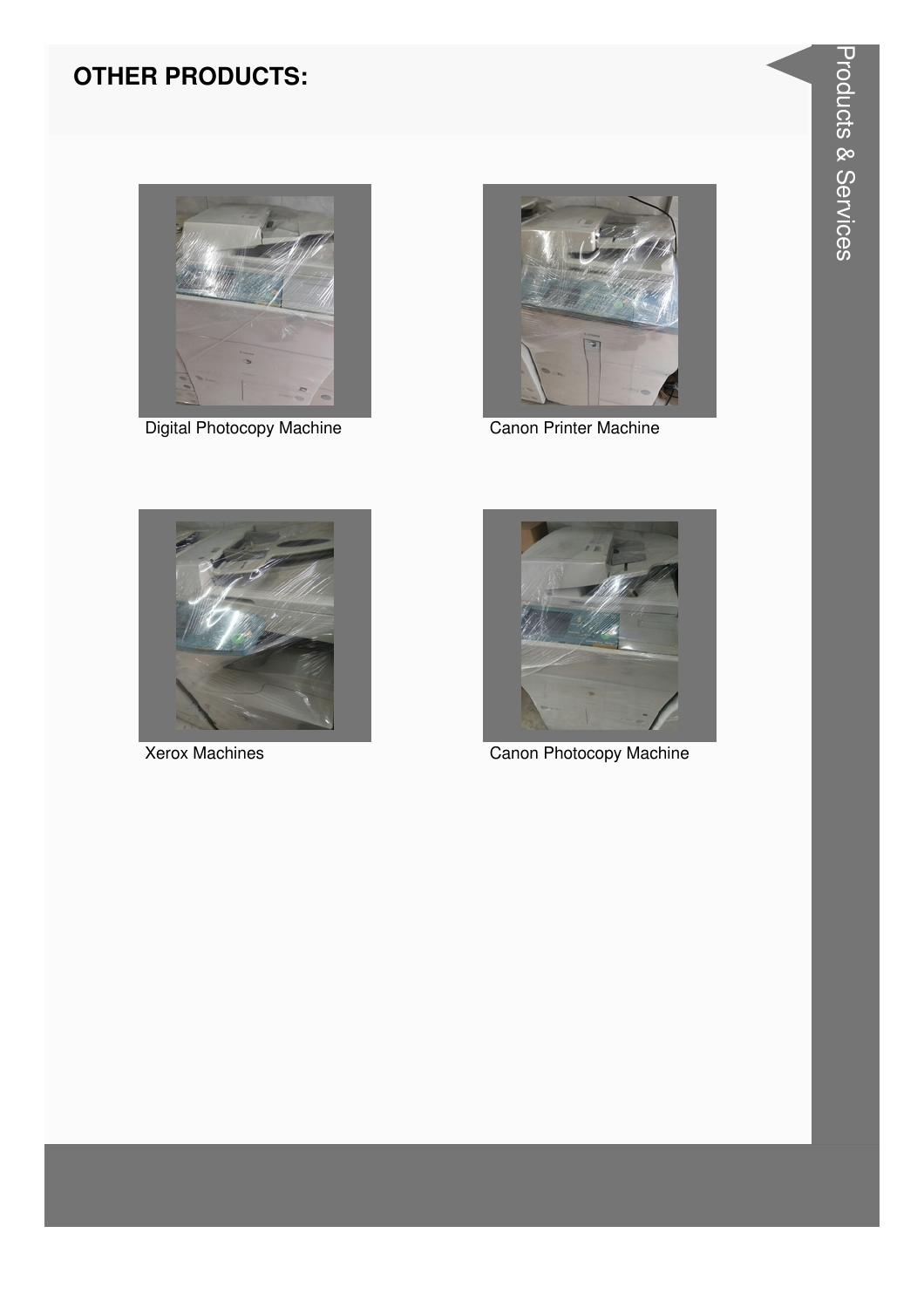

**Xerox Machines** 



**Photocopier Machine** 



**Printing Machine** 



Xerox Laser Printer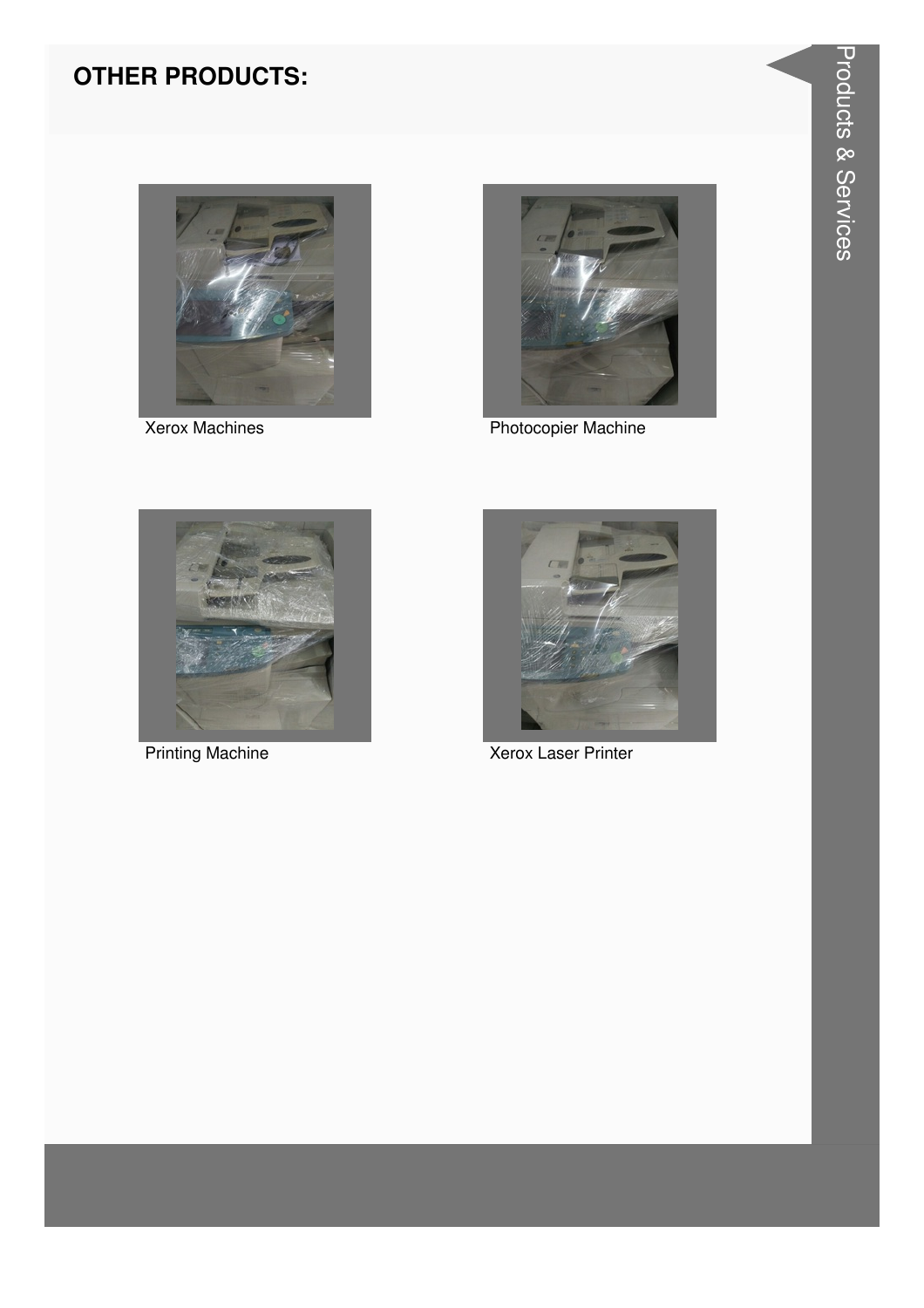

**Printing Machine** 



Copier Machine



Automatic Copier Machine



Canon Copier Machine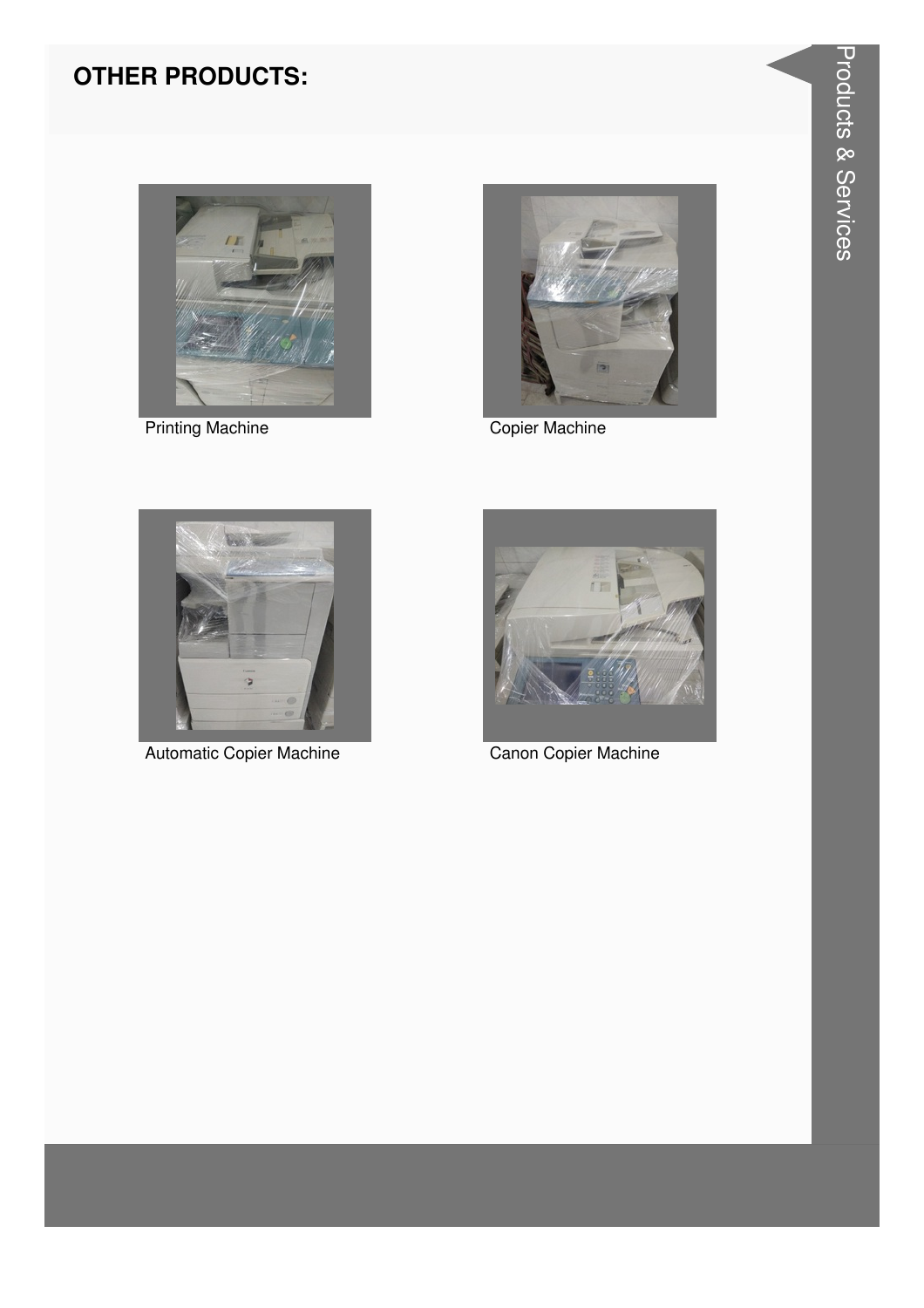

Colour Copier Machine



White Copier Machine



Canon Image Runner



Canon Copiers IR3300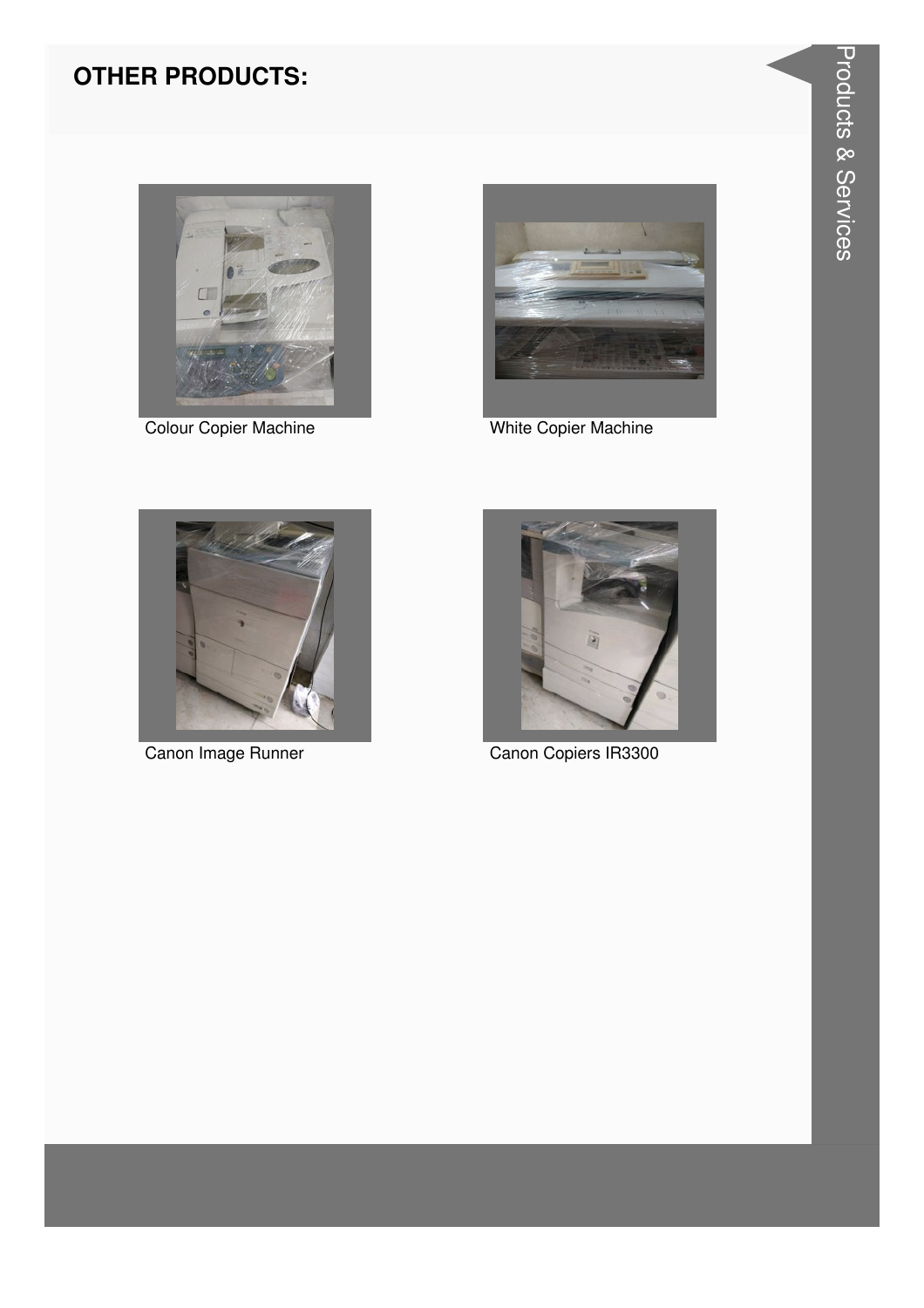

Super G3 Xerox Machines



Xerox Machines 5100



2870 Image Runner



Canon Copiers IR3300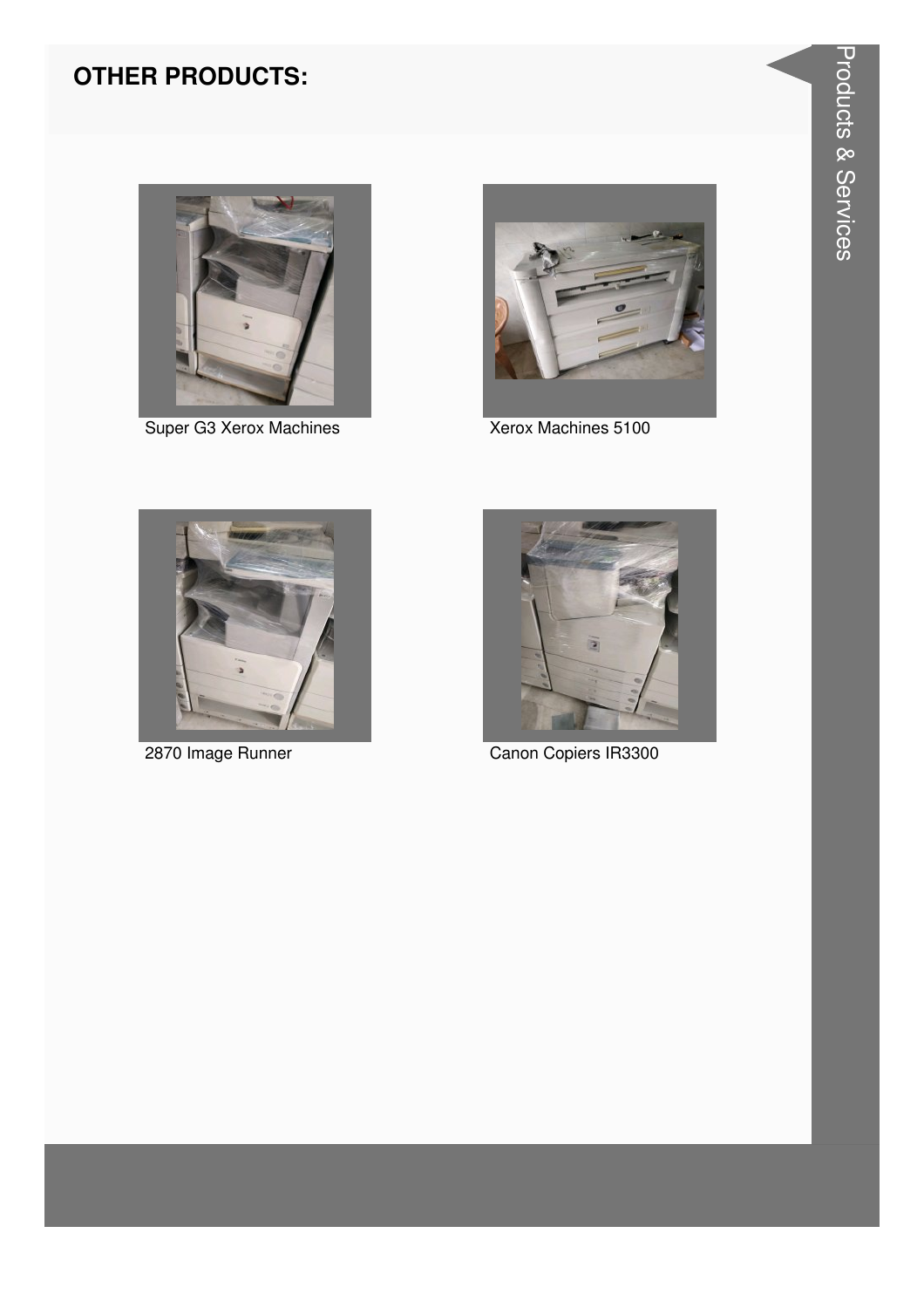

**IR Cannon Photocopy**<br>Machine



**Xerox Machine** 



**Photo Copier Machine** 



**Photo Copier**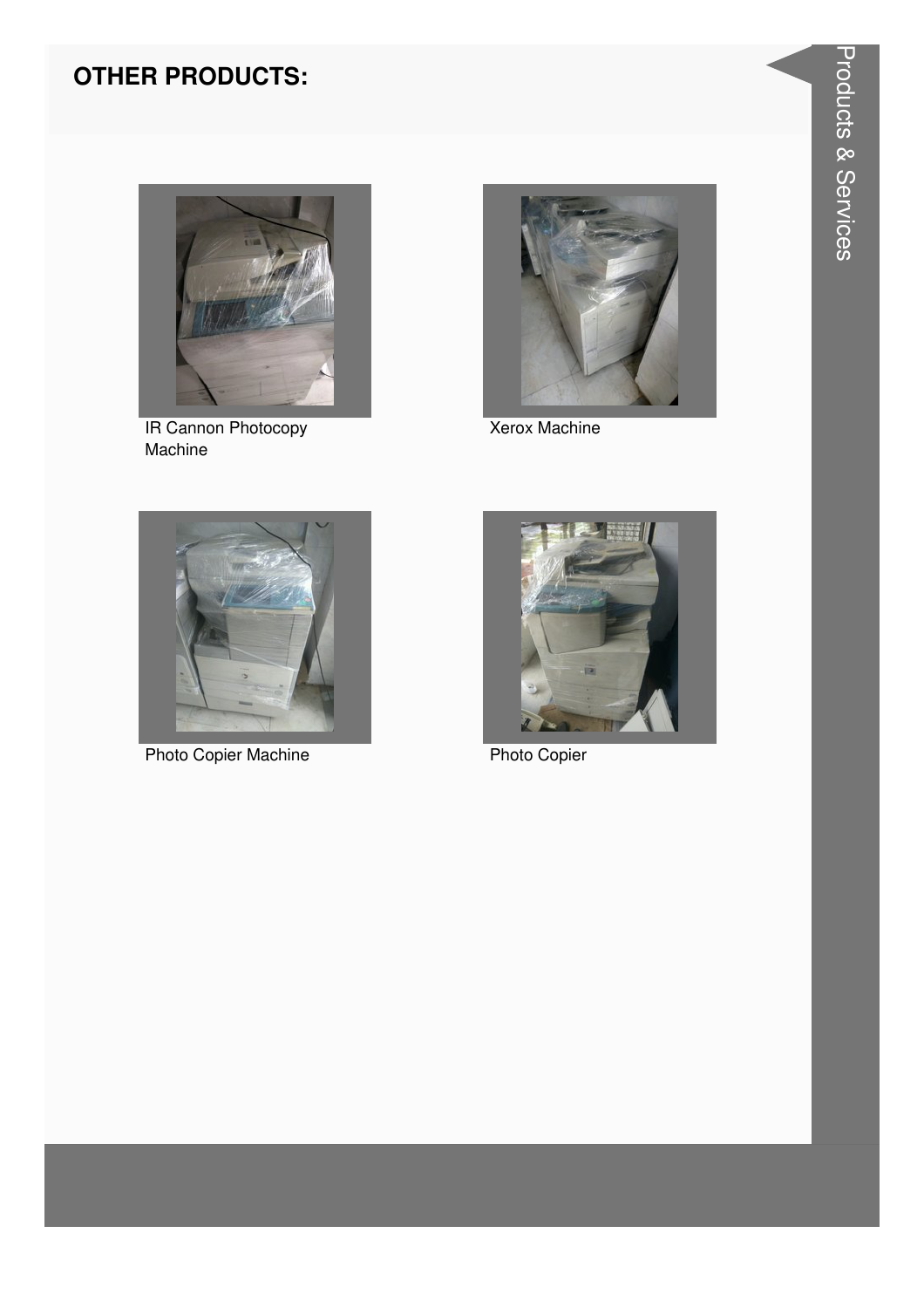

**Photo Copier** 



**Photo Copier** 



**Photo Copier** 



Oce Colorstream 3000 Twin Series Industrial Inkjet Printer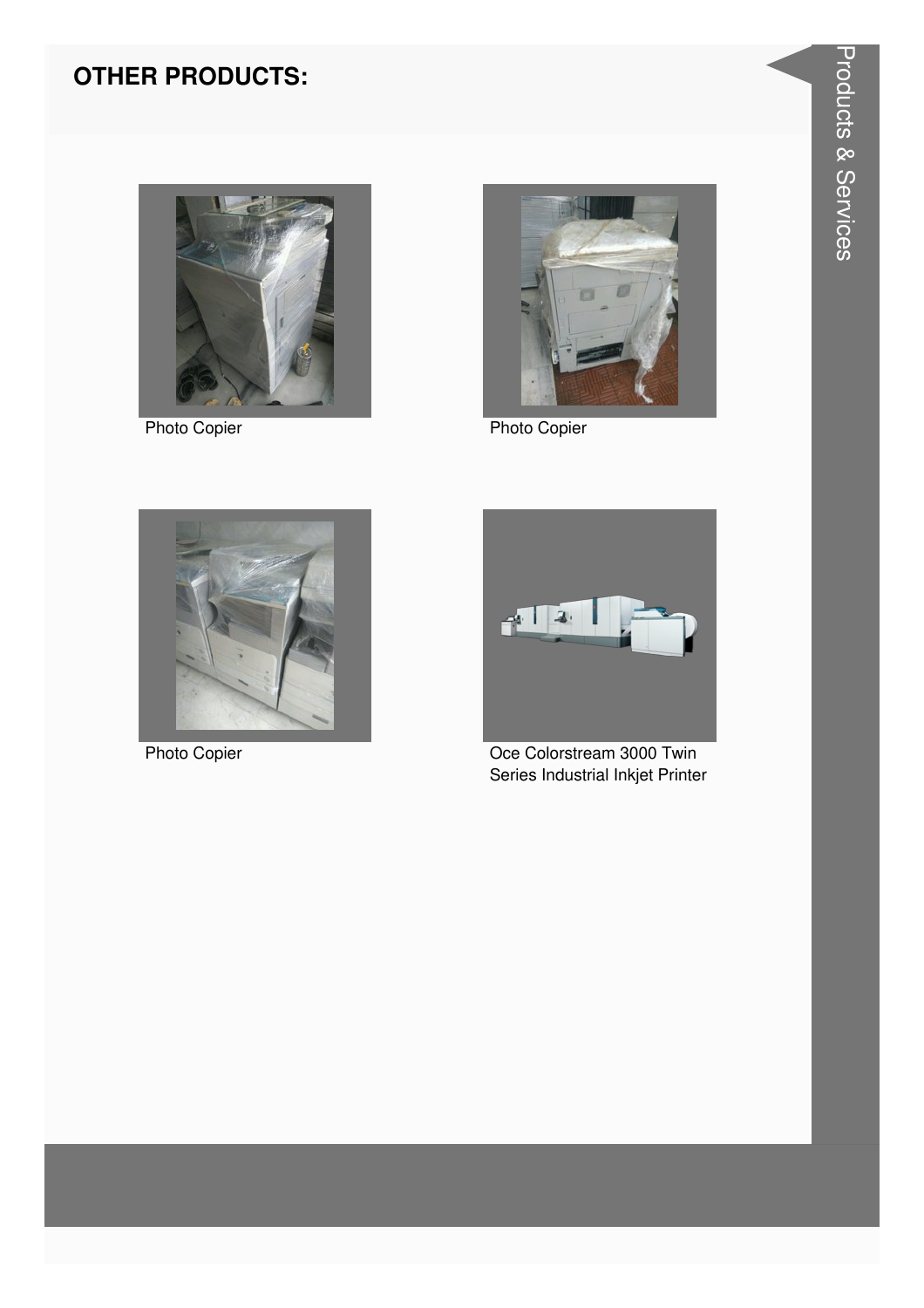# Factsheet

Nature of Business : Wholesale Distributor